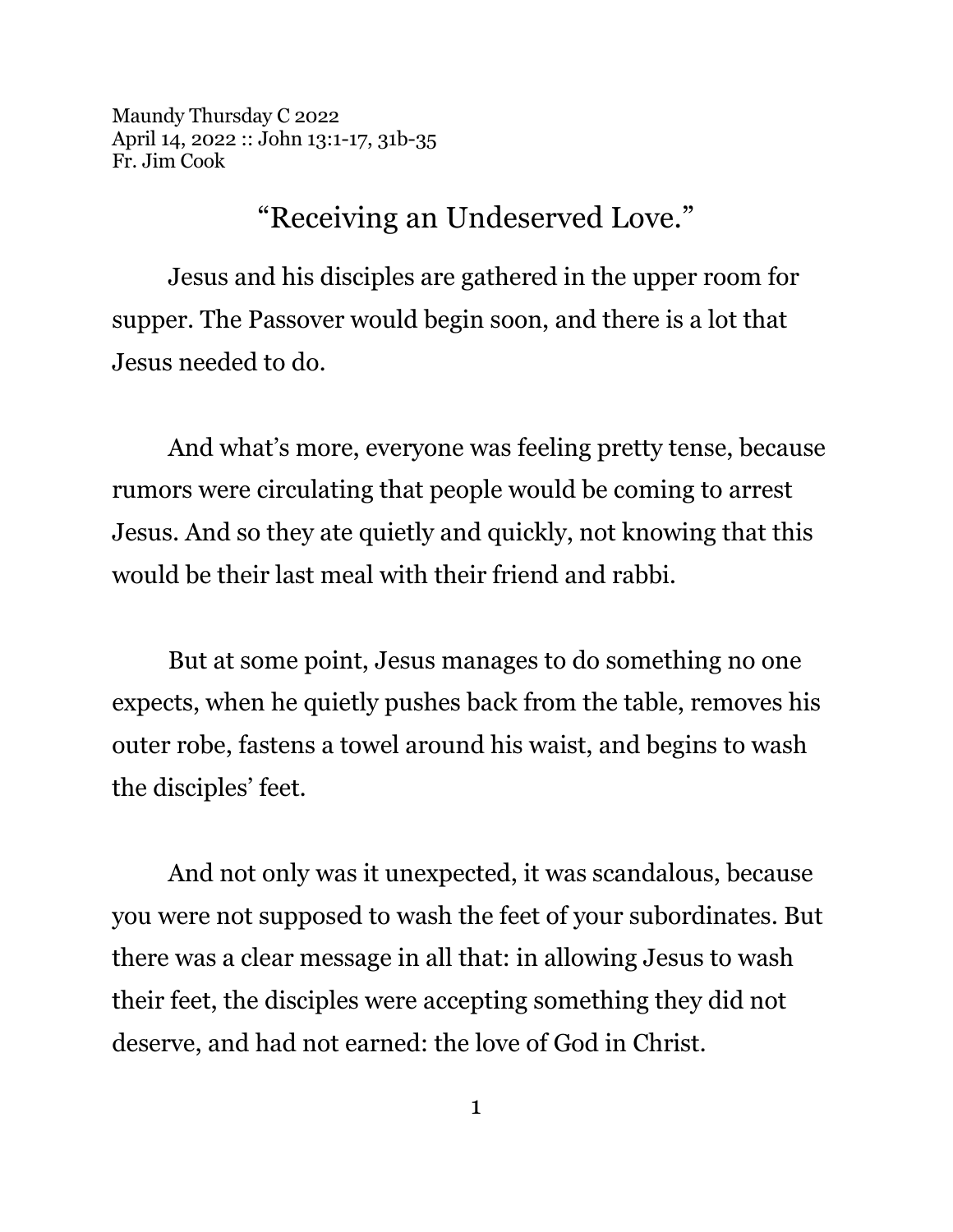Of course, it's Peter who objects, "You will never wash my feet." But Jesus insists, "Unless I wash you, you have no share with me."

And this is where we find ourselves, on this Maundy Thursday evening: caught between a culture that promises good things to those who work hard for it, on the one hand, and a God whose love is so freely given — even to those who haven't earned it, and especially to those we think don't deserve it — on the other hand. And so diametrically opposed are these two world views, that we can't help but raise a fuss.

And when that love is offered to *us*, maybe we'll say things like, "I can't accept your love, Lord. Just look at all of the mistakes I've made. Look at all the people I've hurt!" And it's like Peter is whispering into our ears, "You will never wash my feet."

Or maybe we'll shake our fists and proclaim, "God can't love me, because I don't know if I even love God." ("You will never wash my feet.")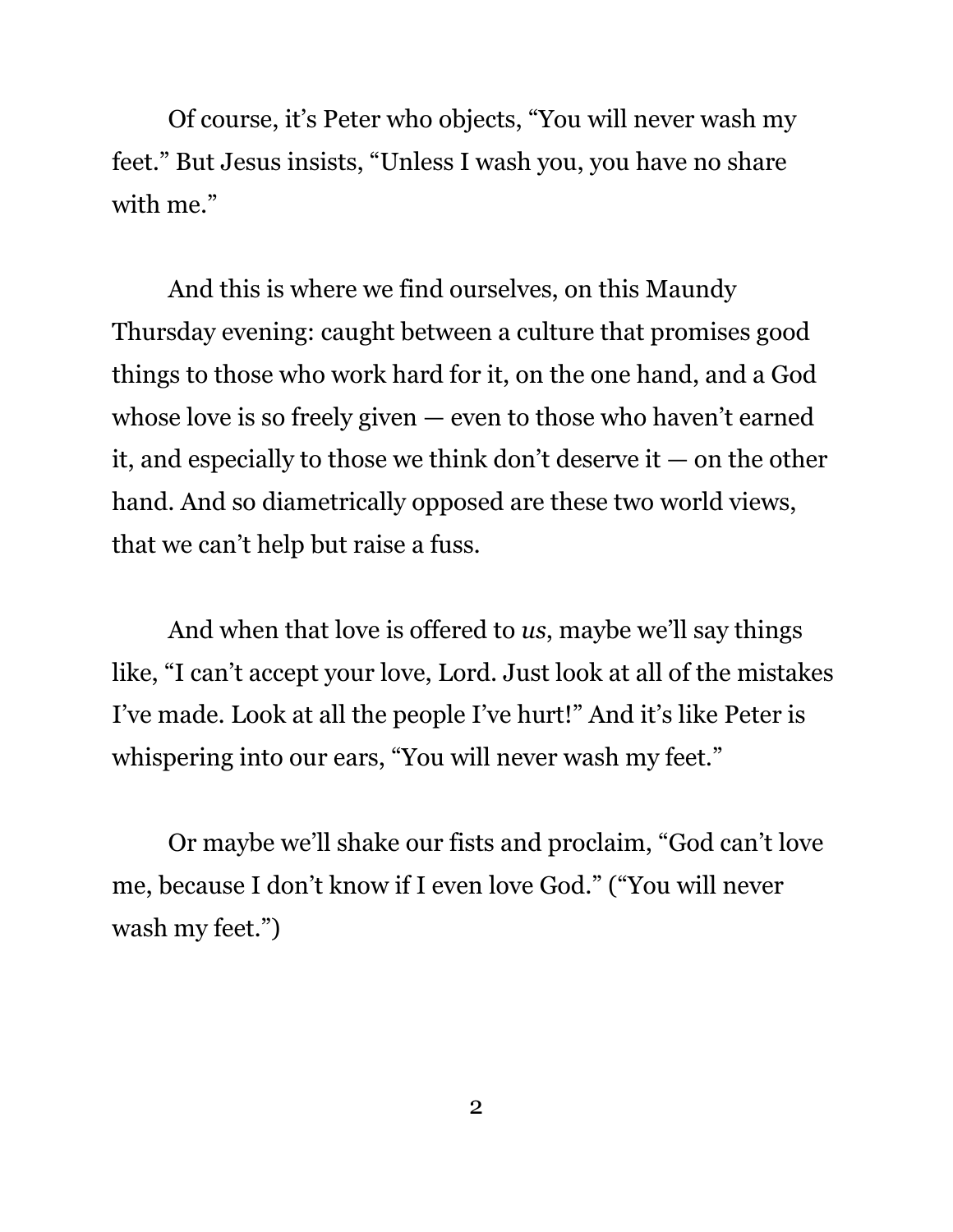Or maybe we simply retreat into our shame, and lament "God can't love me, because I don't deserve it." ("You will never wash my feet.")

John Wesley, that great Anglican preacher and theologian, hit the nail on the head when he said,

> "There is nothing more repugnant to capable, reasonable people than grace."

However, this grace, this love that Jesus so freely gives, comes with a mandate, when Jesus says,

> "Let me give you a new command: Love one another. In the same way I loved you, you love one another. This is how everyone will recognize that you are my disciples — when they see the love you have for each other."

And Jesus spoke these words to his disciples, knowing full well that, in a few short hours, one of them would betray him to the authorities, and another would deny even knowing him. And as it turns out, that's the risk of love. Even God's love.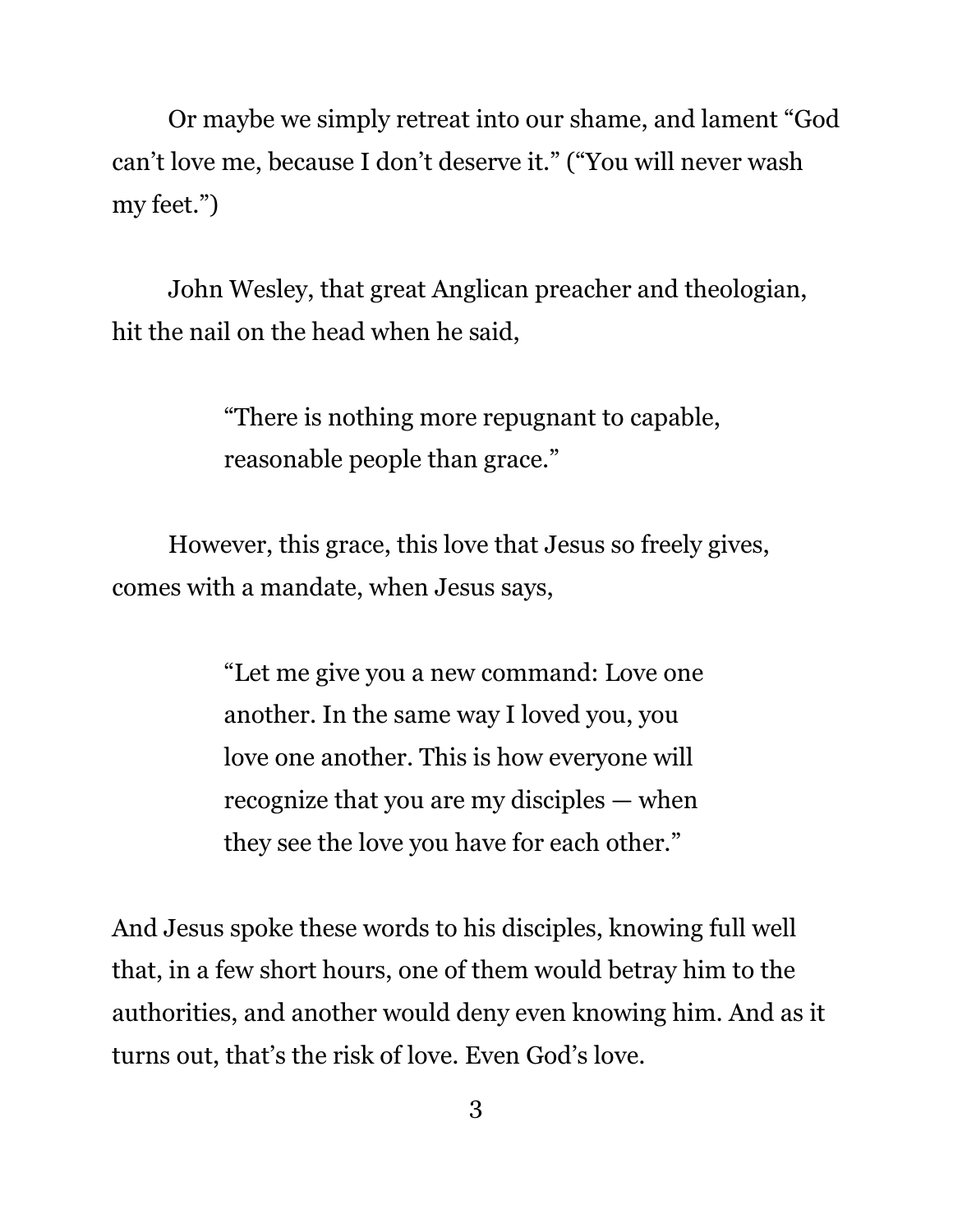Because God's love is given freely to saints *and* sinners alike. It's given to people who will spend their lives doing everything they can to share that love with the world. *And* it's given to people who will spend their lives doing everything they can to reject it, and dishonor it.

And the freedom with which this love is given, is not only its greatest blessing, but also its greatest curse. Because the more we open our hearts to give and receive this love, the more we are vulnerable to betrayal; and that's a kind of crucifixion all its own.

And so, tonight, as Jesus' love is poured out in the form of warm water cleansing and soothing tired feet, and as bread and wine are made holy food and drink, we come to receive what we have not earned, and to accept what we do not deserve.

But if we will allow it, we may find our own hearts broken open, by a love that is stronger than our faithlessness, stronger than our fears, and stronger even than our death.

And if we allow it, we may hear the Savior's voice, full of life, full of promise, saying to us: